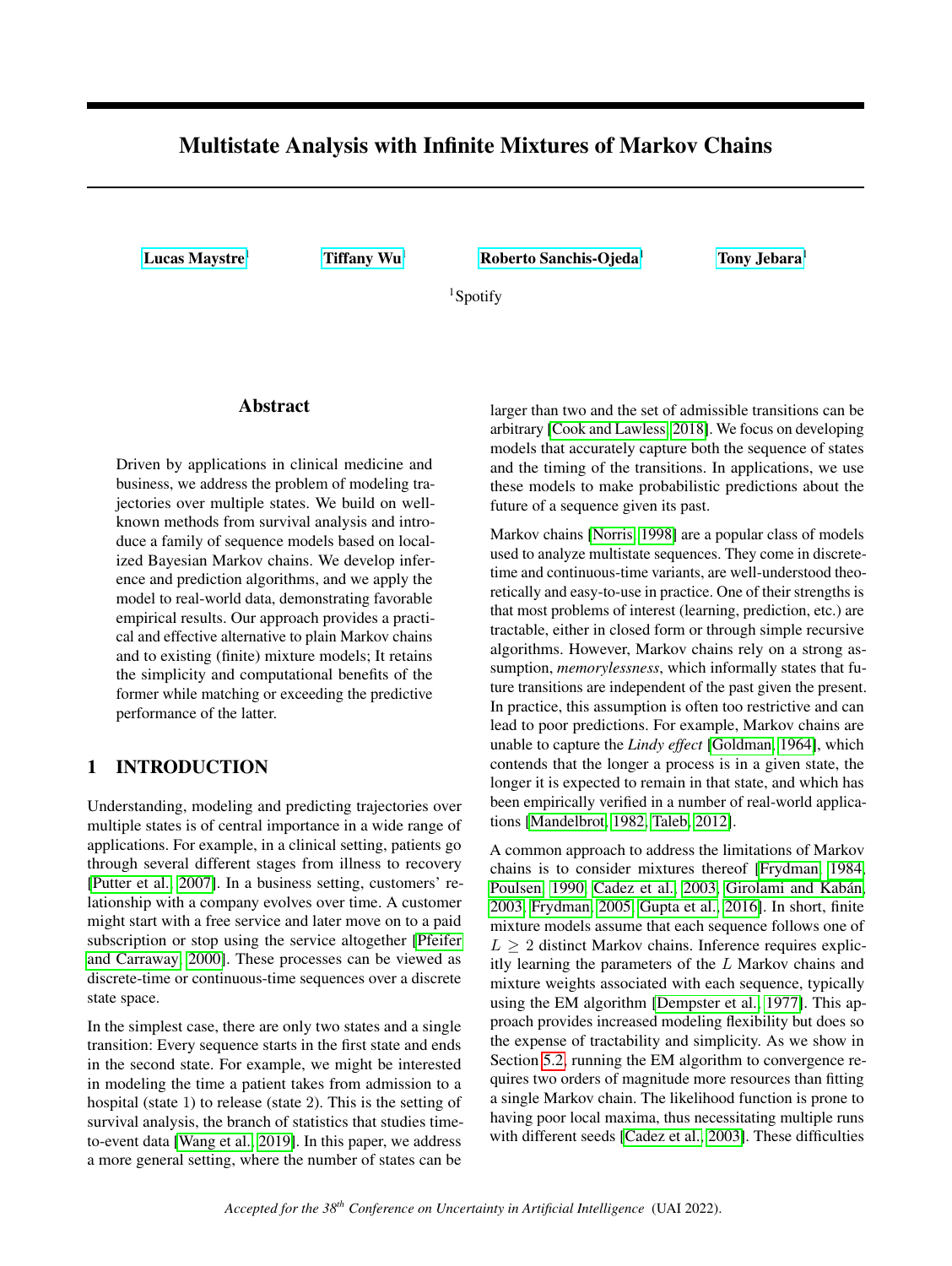are compounded by the fact that  $L$  is usually not known a priori and needs to be chosen and validated empirically.

### 1.1 OUR CONTRIBUTION

In this work, we seek to combine the rich dynamics enabled by mixture models with the convenience and computationally-friendly nature of plain Markov chains. To this end, we develop models of discrete-time and continuoustime sequences based on localized Bayesian Markov chains, following the general construction of [Wang and Blei](#page-9-7) [\[2018\]](#page-9-7). Informally, we consider that each sequence follows a latent Markov chain whose matrix of transition rates (in the continuous-time case) or transition probabilities (in the discrete-time case) is sampled from an auxiliary mixing distribution with infinite support (Section [3\)](#page-2-0). We refer to these models as infinite mixtures of Markov chains. The resulting compound process is more expressive than a Markov chain and can capture a wider range of patterns. Furthermore, by choosing the mixing distribution appropriately, the likelihood of a trajectory has a simple closed-form expression, and inference becomes significantly easier than for finite mixtures. We are also able to derive computationallyefficient algorithms for the predictive state distribution (Section [4\)](#page-4-0). Our method can be understood as a generalization of two well-known parametric models used in survival analysis, the beta-logistic and Lomax distributions [\[Heckman](#page-8-8) [and Willis, 1977,](#page-8-8) [Lomax, 1954\]](#page-9-8), to arbitrary transitions over multiple states.

We evaluate our models empirically on four datasets covering physiological signals, clinical treatment outcomes and customer relationships (Section [5\)](#page-5-0). When, in addition to the sequences themselves, feature vectors are available, our models can be seamlessly combined with regression models. We find that, in each of these datasets, the Markov assumption is too restrictive, and information about a sequence's past helps predicting its future. Our models' predictions outperforms finite mixtures and RNNs, suggesting that the inductive biases of our models are well-suited to these domains. All in all, we believe that our method will be a valuable addition to the practitioner's toolbox.

A Note on Terminology. We call our models *infinite* mixtures of Markov chains to emphasize the fact that the (parametric) mixture distribution has infinite support. Our models are distinctly different from nonparametric models such as the infinite Gaussian mixture model [\[Rasmussen, 1999\]](#page-9-9), the infinite HMM [\[Beal et al., 2001\]](#page-8-9), and the model of [Reubold](#page-9-10) [et al.](#page-9-10) [\[2017\]](#page-9-10), which use a Dirichlet process to implicitly capture a variable number of mixture components or latent states.

### 2 RELATED WORK

Sequential data is ubiquitous, and unsurprisingly the literature on models and methods for dealing with such data is vast. Our work addresses applications where the number of states  $N$  is finite and typically small with respect to the size of the data, and where accurately modeling the timing of transitions is of particular interest. Correspondingly, we focus our review on the most relevant subset of the literature.

Survival Analysis. This field provides the statistical framework for analyzing time-to-event data, i.e., data related to a single transition from one state to another [\[Klein](#page-9-11) [and Moeschberger, 2003\]](#page-9-11). [Wang et al.](#page-9-2) [\[2019\]](#page-9-2) give a recent survey of the field that highlights the connections to machine learning. A popular non-parametric approach to summarizing time-to-event data is given by the Kaplan-Meier estimator [\[Kaplan and Meier, 1958\]](#page-9-12). Alternatively, one can postulate a parametric survival distribution and infer the parameters from observed data. The discrete-time beta-logistic model [\[Heckman and Willis, 1977\]](#page-8-8) and the continuous-time Lomax model [\[Lomax, 1954\]](#page-9-8) are instances of this approach. The models we develop in this work can be seen as a generalization of these two distributions to multiple states and arbitrary sequences. The beta-logistic model was recently revisited by [Hubbard et al.](#page-8-10) [\[2021\]](#page-8-10), who report favorable results when used in conjunction with powerful function approximators.

Multistate Models. Some methods developed for survival analysis have been extended to handle transitions between  $N > 2$  states [\[Aalen et al., 2008,](#page-8-11) [Putter et al., 2007,](#page-9-0) [Cook](#page-8-0) [and Lawless, 2018\]](#page-8-0). For example, the Aalen-Johansen estimator generalizes the Kaplan-Meier estimator to trajectories over multiple states [\[Aalen and Johansen, 1978\]](#page-8-12). Most methods discussed in the literature are based on a Markov chain model, i.e., they assume that future transitions only depend on the current state. Extensions include time-inhomogeneous or semi-Markov variants, where transition rates can also depend on the absolute time or on the time since the last transition occurred. Fully non-Markovian estimators have recently been proposed [\[Titman, 2015,](#page-9-13) [Put](#page-9-14)[ter and Spitoni, 2018\]](#page-9-14), but they are challenging to use in practice, especially in the small-data regime. Our models are not Markovian—future transitions can depend on the entire history of the process—yet they remain parsimonious, necessitating only twice the number of parameters required to describe a (homogeneous) Markov chain.

Mixtures of Markov Chains. The idea of combining multiple Markov chains into a mixture model in order to capture heterogeneity across or within sequences dates back to the 1950s [\[Blumen et al., 1955\]](#page-8-13). [Frydman](#page-8-2) [\[1984,](#page-8-2) [2005\]](#page-8-5) studies a two-component *mover-stayer* model and its extension to  $L \geq 2$  components, with applications to social and finan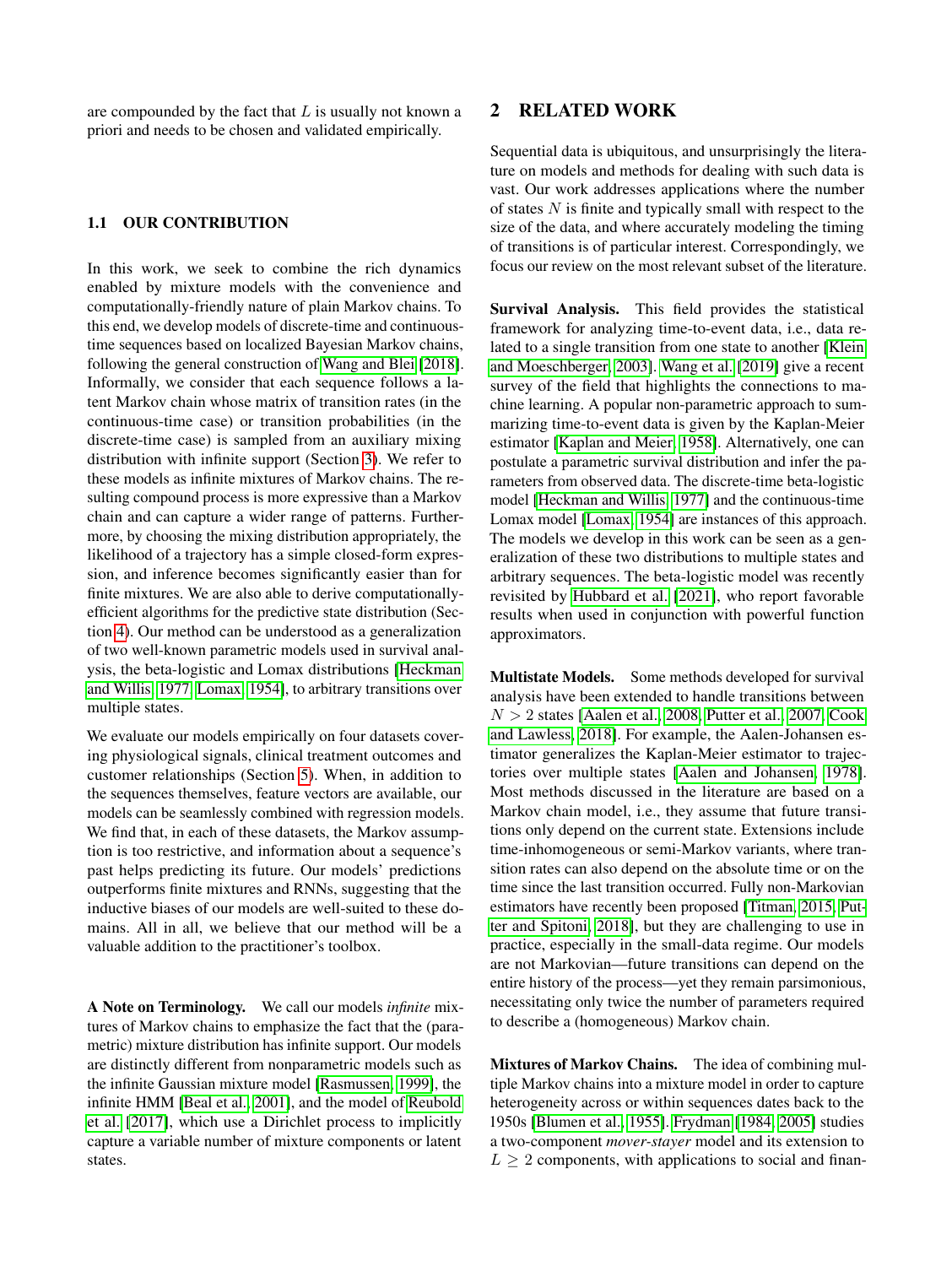cial processes. [Poulsen](#page-9-6) [\[1990\]](#page-9-6) and [Cadez et al.](#page-8-3) [\[2003\]](#page-8-3) use a Markov chain mixture model to cluster customers and users of a website, respectively. Maximum-likelihood inference relies on the EM algorithm [\[Dempster et al., 1977\]](#page-8-7). More recently, [Gupta et al.](#page-8-6) [\[2016\]](#page-8-6) propose an alternative spectral inference algorithm with favorable theoretical properties. [Girolami and Kabán](#page-8-4) [\[2003\]](#page-8-4) present a different type of Markov chain mixture model where components can be interleaved within a sequence. In contrast to existing work, our approach learns a continuous mixture distribution instead of L discrete components. We compare our models against finite mixture models in Section [5.](#page-5-0)

Bayesian Inference for Markov Chains. Our models make use of mixture distributions that are conjugate for the likelihood functions of Markov chains. Some of these relationships are well-known and have been used for Bayesian inference of Markov chain parameters, such as in [MacKay](#page-9-15) [and Bauman Peto](#page-9-15) [\[1995\]](#page-9-15) and in [Barber](#page-8-14) [\[2012,](#page-8-14) Chapter 23]. In that case, the main goal is to account for the epistemic uncertainty over a single set of parameters due to finite data. Our work is closer in spirit to [Wang and Blei](#page-9-7) [\[2018\]](#page-9-7), who consider a general framework to transform a classical Bayesian model into a localized one. In our case, a different set of parameters is associated to each sequence, and the Bayesian prior captures *heterogeneity* across sequences. To the best of our knowledge, our work is the first to take advantage of conjugate distributions to learn a mixture of Markov chains.

Modeling Customer Relationships. Our work is also related to and influenced by literature on modeling customer retention [\[Fader and Hardie, 2009\]](#page-8-15). [Schmittlein et al.](#page-9-16) [\[1987\]](#page-9-16) estimate time-to-churn by means of a (latent) Lomax survival model. [Fader and Hardie](#page-8-16) [\[2007\]](#page-8-16) consider a discretetime variant and use a beta-logistic model. Beyond retention, [Pfeifer and Carraway](#page-9-1) [\[2000\]](#page-9-1), [Paauwe et al.](#page-9-17) [\[2007\]](#page-9-17), [Schwartz](#page-9-18) [et al.](#page-9-18) [\[2011\]](#page-9-18) propose multistate models of customer relationships based on Markov chains. We apply our models to a customer relationship dataset in Section [5.](#page-5-0)

# <span id="page-2-0"></span>3 STATISTICAL MODELS

In this section, we introduce our sequence models. We begin with a few preliminaries introducing terminology and notation in Section [3.1.](#page-2-1) Then, we present the discrete-time variant of our method in Section [3.2.](#page-3-0) We sketch the continuoustime variant in Section [3.3](#page-3-1) and link our work to parametric survival models in Section [3.4.](#page-4-1)

#### <span id="page-2-1"></span>3.1 PRELIMINARIES

We consider sequences on  $N$  states denoted by the consecutive integers  $[N] = \{1, \ldots, N\}$ . In discrete time, we define

<span id="page-2-2"></span>

Figure 1: Graph of admissible transitions for the EBMT and CUSTOMERS datasets, analyzed in Section [5.](#page-5-0)

a sequence of length T as a tuple  $s = (s_1, \ldots, s_T)$ , where  $s_t \in [N]$  for all t. In continuous time, we define a sequence over an interval of length T as a function  $s : [0, T] \rightarrow [N]$ , such that  $s(t)$  indicates the state at time t. In practice, we can represent this function in a compact way by using a discrete sequence of states and the time of each transition. We collect M independent sequences into a dataset  $\mathcal{D} = \{s^m : m \in [M]\}.$  We allow the length of the sequence (or the length of the interval over which it is defined)  $T<sup>m</sup>$  to be different for different m. In some cases, we associate to each sequence  $s^m$  a feature vector  $\boldsymbol{x}^m \in \mathbf{R}^D$  that captures additional information about the sequence.

The process generating the sequences is described by a directed graph  $\mathcal{G} = ([N], \mathcal{E})$ , where the edge set  $\mathcal{E} \subseteq$  $[N] \times [N]$  represents the set of admissible transitions. Ex-amples are provided in Figure [1.](#page-2-2) A state  $i \in [N]$  that has no outgoing edges (self-loop excepted) is called *absorbing*. A sequence can—but does not need to—end in an absorbing state. A sequence that does not end in an absorbing state is called *right-censored* [\[Aalen et al., 2008\]](#page-8-11). Throughout Section [3,](#page-2-0) in order to simplify the notation, we assume that all transitions are admissible. However, our developments generalize to arbitrary transition graphs seamlessly, and the applications we study in Section [5](#page-5-0) typically only involve a subset of all possible transitions.

Finally, we recall a few well-known functions and distributions. The gamma function is defined as  $\Gamma(x)$  =  $\int_0^\infty u^{x-1} e^{-u} du$  for  $x > 0$ . The beta function is defined as  $B(\alpha, \beta) = \Gamma(\alpha)\Gamma(\beta)/\Gamma(\alpha + \beta)$ . The gamma distribution has support on  $\mathbf{R}_{>0}$  and density

$$
Gamma(x \mid \alpha, \beta) = \frac{\beta^{\alpha}}{\Gamma(\alpha)} x^{\alpha - 1} e^{-\beta x},
$$

where  $\alpha, \beta \in \mathbf{R}_{>0}$  are shape and rate parameters, respectively. The generalized Dirichlet distribution has support on the set of N-dimensional probability vectors and density

$$
\text{GDir}(\boldsymbol{x} \mid \boldsymbol{\alpha}, \boldsymbol{\beta}) = \prod_{i=1}^{N-1} \frac{x_i^{\alpha_i-1} (1 - x_1 - \cdots - x_i)^{\gamma_i}}{B(\alpha_i, \beta_i)},
$$

where  $\gamma_i = \beta_i - \alpha_{i+1} - \beta_{i+1}$  for  $i = 1, \dots, N-2$  and  $\gamma_{N-1} = \beta_{N-1} - 1$ , and  $\boldsymbol{\alpha}, \boldsymbol{\beta} \in \mathbf{R}^{N-1}_{>0}$  are parameter vectors.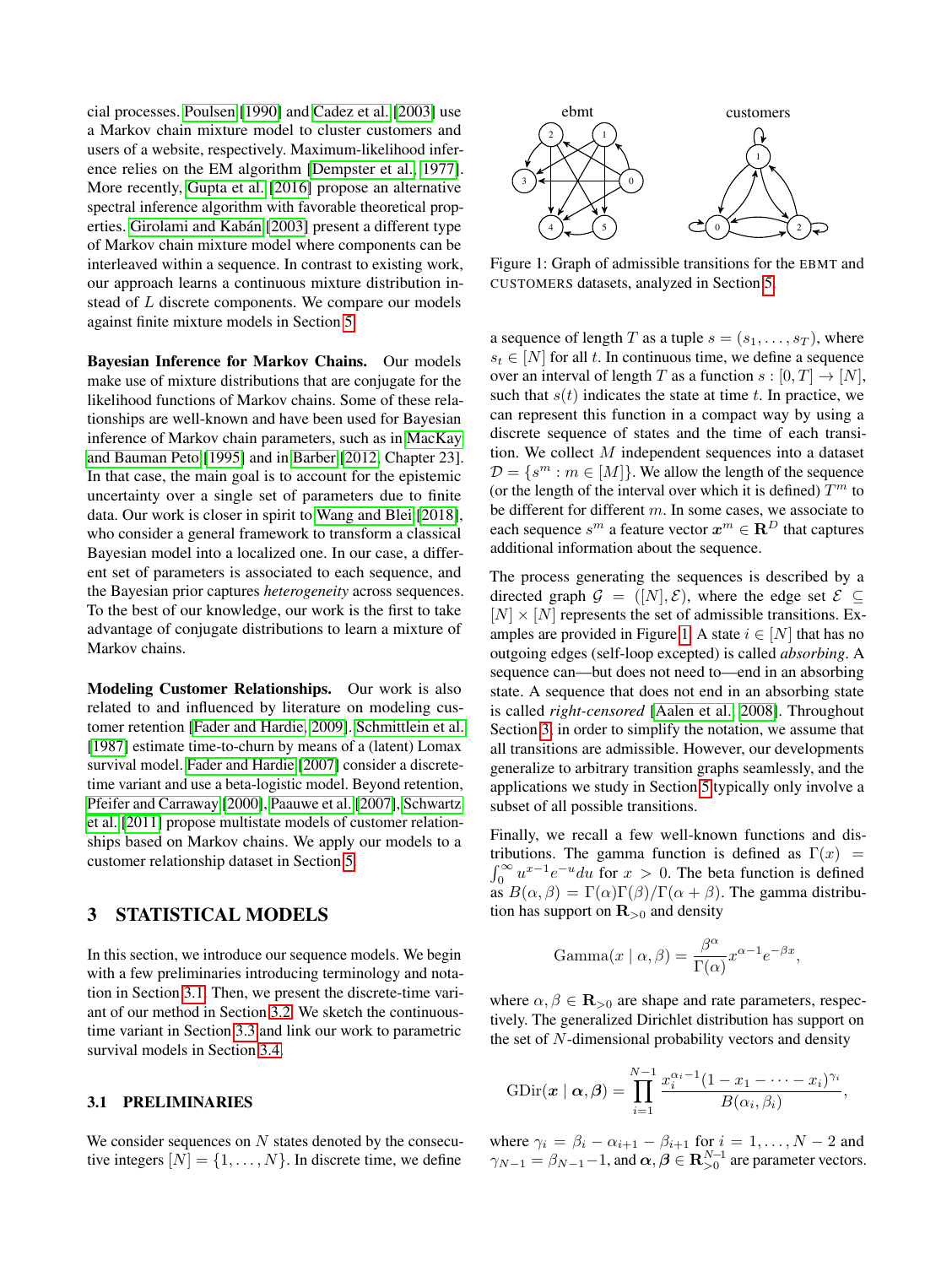It extends the Dirichlet distribution by enabling some dependence between the dimensions, and is a conjugate prior to the multinomial distribution [\[Connor and Mosimann, 1969,](#page-8-17) [Wong, 1998\]](#page-9-19).

#### <span id="page-3-0"></span>3.2 DISCRETE-TIME MODEL

We now introduce the discrete-time variant of our model. It builds on homogeneous discrete-time Markov chains (DTMCs), a class of models for sequences that satisfies

$$
\mathbf{P}[s_{t+1} = j \mid s_t = i, s_{t-1}, \dots, s_1] = \theta_{ij}.
$$

That is, the probability of transitioning from  $s_t$  to  $s_{t+1}$  does not depend on the past  $s_1, \ldots, s_{t-1}$  (Markov property) nor on the time  $t$  (homogeneity). A DTMC is parametrized by the  $N^2$  transition probabilities between each pair of states, arranged in the transition matrix  $\mathbf{\Theta} = [\theta_{ij}]$ . Since each row of  $\Theta$  sums to one, there are in fact only  $N(N - 1)$ free parameters. Given a sequence s, let  $k_{ij} = |\{t : s_t =$  $i, s_{t+1} = j$  count the number of transitions from state i to state j. The matrix  $\mathbf{K} = [k_{ij}]$  is a sufficient statistic for  $\Theta$ , and the likelihood is given by

$$
p(s \mid \mathbf{\Theta}) = \prod_{i,j} \theta_{ij}^{k_{ij}}.
$$
 (1)

Given a dataset of sequences, we can find the maximumlikelihood estimate of  $\Theta$  by solving a convex optimization problem. The simplicity of DTMCs is appealing, but the Markov property is seldom verified in practice and thus DTMCs can lead to poor predictions.

To overcome this limitation, we proceed as follows. Instead of assuming that all sequences follow the same DTMC, we posit that each sequence follows a *different* DTMC, and we treat the transition matrix Θ as a latent variable. Furthermore, we posit that, for a given sequence, Θ is sampled from a product of independent generalized Dirichlet distributions,

$$
p(\mathbf{\Theta} \mid \mathbf{A}, \mathbf{B}) = \prod_i \mathrm{GDir}(\boldsymbol{\theta}_i \mid \boldsymbol{\alpha}_i, \boldsymbol{\beta}_i),
$$

where  $A = [\alpha_i]$  and  $B = [\beta_i]$ . In other words, each row of Θ is sampled from a distinct GDir distribution independently of the other rows. We are no longer interested in learning  $\Theta$  directly, but instead we seek to learn the parameters of the mixture distribution. Informally, we expect the resulting compound model to be more expressive, since it captures a distribution over infinitely many different DTMCs, as opposed to a single one. Our specific choice of mixture distribution is conjugate for the DTMC likelihood [\(1\)](#page-3-2). Thus, we can write the compound likelihood (obtained by marginalizing out  $\Theta$ ) in closed form as

$$
p(s | \mathbf{A}, \mathbf{B}) = \int p(s | \mathbf{\Theta}) p(\mathbf{\Theta} | \mathbf{A}, \mathbf{B}) d\mathbf{\Theta}
$$
  
= 
$$
\prod_{i=1}^{N} \prod_{j=1}^{N-1} \frac{B(\alpha_{ij} + k_{ij}, \beta_{ij} + \sum_{\ell=j+1}^{N} k_{i\ell})}{B(\alpha_{ij}, \beta_{ij})}.
$$
 (2)

Given a dataset of independent sequences  $D$ , we can estimate the parameters  $A, B$  by minimizing the negative log-likelihood (NLL)

<span id="page-3-4"></span>
$$
\ell(\mathbf{A}, \mathbf{B}) = -\sum_{s^m \in \mathcal{D}} \log p(s^m \mid \mathbf{A}, \mathbf{B}).
$$
 (3)

The NLL is not concave in  $A$  and  $B$ , but it has at most one stationary point [\[Levin and Reeds, 1977\]](#page-9-20), and in practice the maximizer can be found efficiently<sup>[1](#page-3-3)</sup>. Note that the number of free parameters in our model (i.e., in  $A, B$ ) is exactly twice that of a Markov chain (i.e., in  $\Theta$ ).

**Bayesian Update.** Assume that we observe the first  $C <$ T steps of a sequence  $(s_1, \ldots, s_T)$ . What is the likelihood of the second part of the sequence  $s' = (s_C, \dots, s_T)$  given the first part  $s = (s_1, \ldots, s_C)$ ? We can use the conjugacy properties of the mixture distribution to derive

$$
p(s' | s, \mathbf{A}, \mathbf{B}) = p(s' | \tilde{\mathbf{A}}, \tilde{\mathbf{B}}),
$$

<span id="page-3-2"></span>where  $\tilde{A} = A + U$  and  $\tilde{B} = B + V$  for  $U, V \in$  $\mathbf{N}^{N \times (N-1)}$  such that  $u_{ij} = k_{ij}$  and  $v_{ij} = \sum_{\ell > j} k_{i\ell}$ , and  $k_{ij}$  counts the number of times the transition  $(i, j)$  is ob-served in the subsequence s [\[Connor and Mosimann, 1969\]](#page-8-17). This property highlights that the compound process is not Markovian: The probability of future transitions depends on the entire past of the sequence.

Combination with Regression Models. If, in addition to the sequences themselves, we are given feature vectors describing each sequence, we can reparametrize the model by using functions  $A(\cdot)$  and  $B(\cdot)$  that map feature vectors to positive-valued parameter matrices. This lets us combine our sequence model with any machine-learning regression model. For example, we obtain a log-linear model by setting  $A(x) = [\alpha_{ij}(x)]$  with  $\alpha_{ij}(x) = \exp w_{ij}^{\top}x$ , and likewise for  $B(x)$ . Alternatively, we could use regression trees or deep neural networks, similarly to [Hubbard et al.](#page-8-10) [\[2021\]](#page-8-10). Instead of optimizing  $(3)$  over matrices  $\vec{A}$  and  $\vec{B}$ , we would then optimize over the parameters of the matrix-valued functions  $A(\cdot)$  and  $B(\cdot)$ .

### <span id="page-3-1"></span>3.3 CONTINUOUS-TIME MODEL

The continuous-time version of our model builds on homogeneous continuous-time Markov chains (CTMC). A CTMC is parametrized by the  $N \times N$  infinitesimal generator matrix  $\mathbf{\Lambda} = [\lambda_{ij}]$ , where, for every  $i \neq j$ ,  $\lambda_{ij} > 0$  is the instantaneous rate of transition from state  $i$  to state  $j$ , and  $\lambda_{ii} = -\sum_{j \neq i} \lambda_{ij}$ . Given a sequence s, let  $\boldsymbol{K} = [k_{ij}]$ such that  $k_{ij}$  counts the number of transitions from state i

<span id="page-3-5"></span><span id="page-3-3"></span><sup>&</sup>lt;sup>1</sup>Most machine-learning frameworks include  $\log B(\alpha, \beta)$  as a differentiable primitive. In TensorFlow for example, it is available under tf.math.lbeta.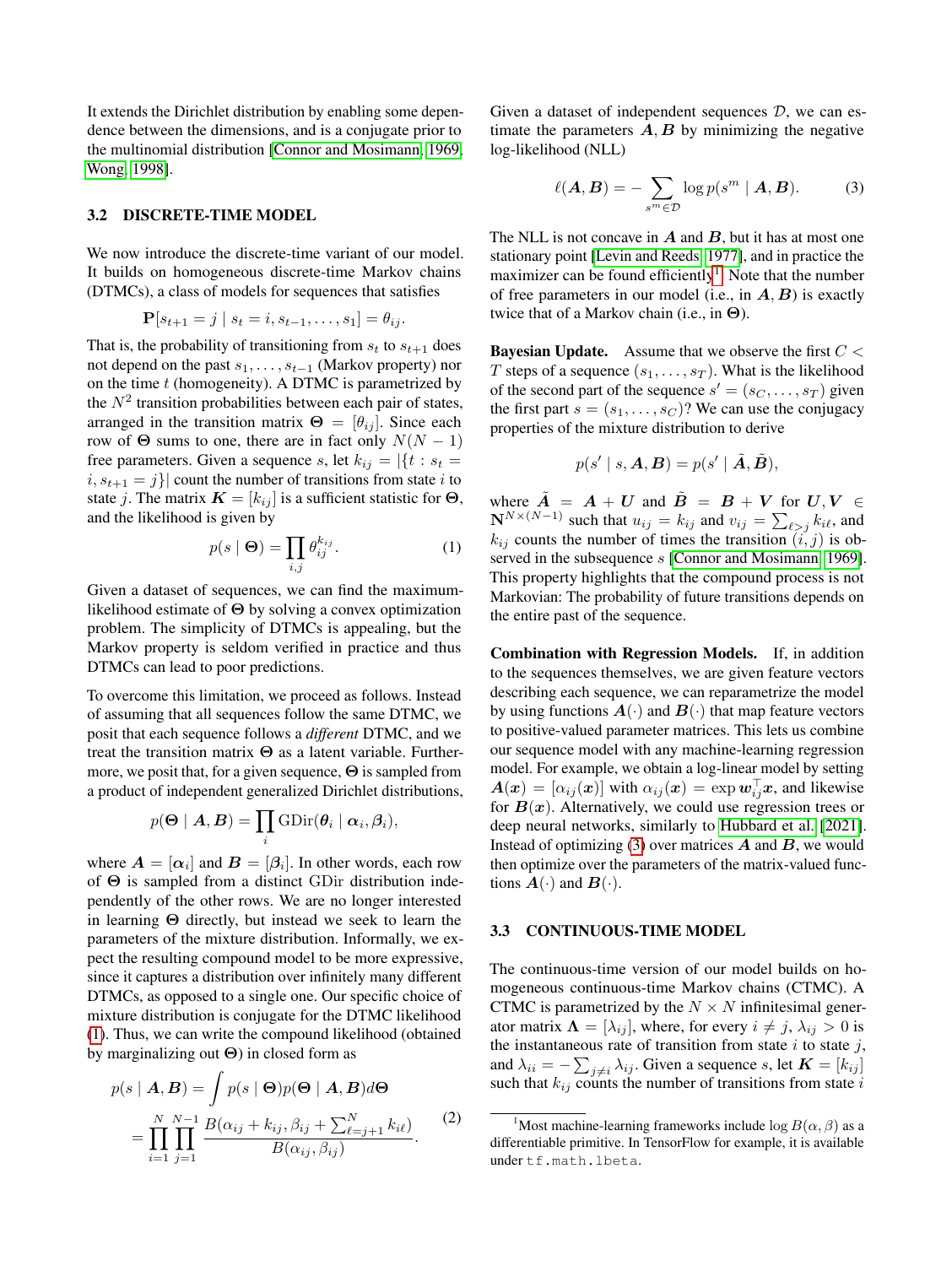to state j, and let  $\tau = [\tau_i]$  such that  $\tau_i = \int_0^T \mathbf{1}_{\{s(t) = i\}} dt$ is the total time spent in state i. Then the pair  $(K, \tau)$  is a sufficient statistic for  $\Lambda$ , and the likelihood is given by

$$
p(s \mid \mathbf{\Lambda}) = \prod_{i} e^{\lambda_{ii} \tau_i} \prod_{j \neq i} \lambda_{ij}^{k_{ij}}.
$$
 (4)

Similarly to the discrete-time case, we posit that each sequence follows a different CTMC and treat  $\Lambda$  as a latent variable. We assume that each  $\lambda_{ij}$  is sampled from a distinct, independent gamma distribution:

$$
p(\mathbf{\Lambda} \mid \mathbf{A}, \mathbf{B}) = \prod_{i \neq j} \text{Gamma}(\lambda_{ij} \mid \alpha_{ij}, \beta_{ij}).
$$

As in the discrete-time case, the mixture model is described by  $2N(N - 1)$  free parameters, twice that of a CTMC. The product of Gamma mixture distribution conjugates with the likelihood [\(4\)](#page-4-2), and the compound likelihood is available in closed form as

$$
p(s | \mathbf{A}, \mathbf{B}) = \int p(s | \mathbf{\Lambda}) p(\mathbf{\Lambda} | \mathbf{A}, \mathbf{B})
$$
  
= 
$$
\prod_{i \neq j} \left[ \frac{\Gamma(\alpha_{ij} + k_{ij})}{(\beta_{ij} + \tau_i)^{\alpha_{ij} + k_{ij}}} \cdot \frac{\beta_{ij}^{\alpha_{ij}}}{\Gamma(\alpha_{ij})} \right].
$$
 (5)

In general, the points we made for the discrete-time model in Section [3.2](#page-3-0) extend to the continuous-time model consistently. The maximum-likelihood estimate can be found efficiently, the sequence model can be combined with function approximators, and the properties of the compound process are similar in both discrete and continuous-time.

#### <span id="page-4-1"></span>3.4 CONNECTION TO SURVIVAL MODELS

We consider the case where  $N = 2$ , all sequences start in state 1 and state 2 is absorbing. This is the classic setting studied in the survival analysis literature. In the discretetime case, we can rewrite [\(2\)](#page-3-5) as

$$
p(s \mid \alpha, \beta) = \frac{B(\alpha + k_{11}, \beta + k_{12})}{B(\alpha, \beta)},
$$

where  $\alpha, \beta > 0$ ,  $k_{11}$  is the number of steps the sequence has remained in state 1 and  $k_{12}$  is a binary variable indicating whether state 2 has been reached (i.e., whether the observation is uncensored or right-censored). This is exactly equivalent to the beta-logistic model of [Heckman and](#page-8-8) [Willis](#page-8-8) [\[1977\]](#page-8-8), also known as the (shifted) beta-geometric distribution.

In the continuous-time case, we can rewrite  $(5)$  as

$$
p(s \mid \alpha, \beta) = \left(\frac{\alpha}{\beta}\right)^{k_{12}} \left(\frac{\beta}{\beta + \tau_i}\right)^{\alpha},
$$

where, similarly,  $k_{12}$  can be thought of as a censoring indicator variable. This recovers the Lomax distribution [\[Lomax,](#page-9-8) [1954\]](#page-9-8), a special case of Pareto Type-II distribution.

<span id="page-4-2"></span>The connection to these survival distribution helps explain the inductive biases of our model. Both the beta-logistic and the Lomax distributions are heavy-tailed, and they can thus capture the *Lindy effect* [\[Goldman, 1964\]](#page-8-1): The longer the process stays in state 1, the longer it is expected to stay in state 1. This is in contrast to DTMCs and CTMCs, which, in the setting of survival analysis, correspond to geometric and exponential survival distributions, respectively—both light-tailed, memoryless distributions.

### <span id="page-4-0"></span>4 PREDICTIVE STATE DISTRIBUTION

<span id="page-4-3"></span>We now focus on the following problem: given a (trained) discrete-time model, an initial state distribution  $\pi_0$  and a time horizon  $T$ , predict the marginal state distribution after T steps,  $\pi_T^*$ . This distribution is the multistate equivalent of the survival distribution in survival analysis, and it is of central importance in many applications. For example, in a disease progression model, it can be used to predict the number of patients that have recovered after a given time, irrespective of the patients' particular trajectories. In the case of Markov chains there is an efficient algorithm to compute the state distribution exactly, with running time  $O(N^2T)$ . Given a transition matrix  $\Theta$  and starting from  $\pi_0^* = \pi_0$ , we can use the identity  $\pi_t^* = \pi_{t-1}^{*T} \Theta$  iteratively T times to obtain  $\pi_T^*$ . The identity is a consequence of the Markov property. To the best of our understanding there is no similar iterative procedure applicable to our model in the general case.

A special case of practical importance is when the directed graph of admissible transitions has no cycles of length greater than one (in other words, the graph is acyclic except for self-loops). In this case, we can derive a simple iterative procedure with running time quadratic in T.

Proposition 1. *Let* (A, B) *be any generalized Dirichlet mixture of Markov chains on a graph*  $\mathcal{G} = ([N], \mathcal{E})$ *, and let*  $\pi_0$  *be an initial state distribution. If* G *has no cycle of length greater than one, then*  $\pi_T^\star$  *can be computed exactly in time*  $O(T^2N^2)$ *.* 

We provide an explicit algorithm as well as complete proofs of the results presented in this section in Appendix [B.](#page-0-0) By way of example, the transition graph underpinning the EBMT dataset, depicted in Figure [1,](#page-2-2) satisfies the condition of the proposition.

In the general case where arbitrary cycles are allowed, it is still possible to compute  $\pi_T^*$  exactly with running time polynomial in  $T$ , but the algorithm is impractical for all but the simplest cases (see Appendix [B\)](#page-0-0). However, the specific structure of our mixture model suggests an effective sampling-based approach. The key observation is that, conditioned on a transition matrix Θ sampled from the mixture distribution, we can compute the predictive state probability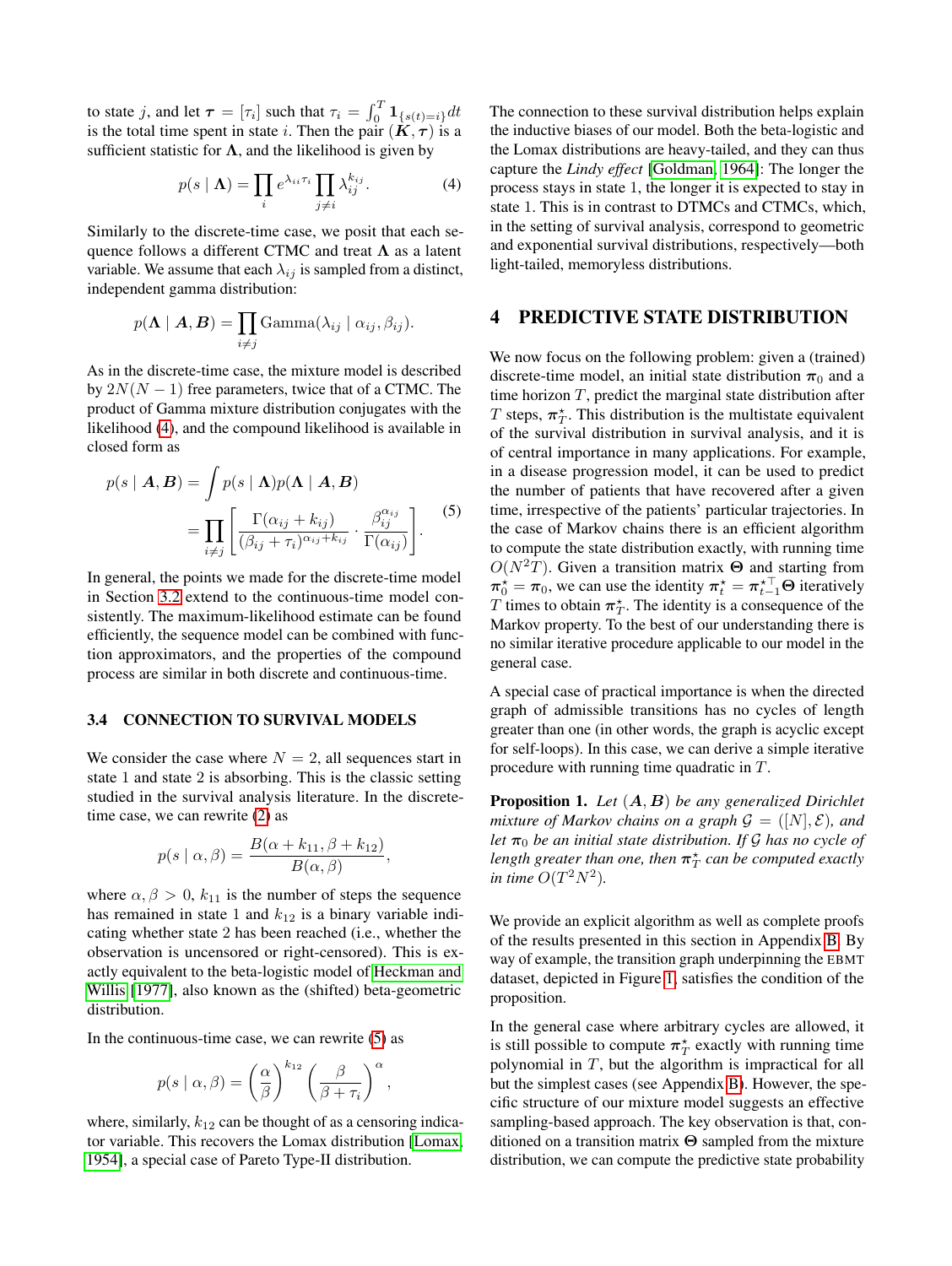<span id="page-5-1"></span>Algorithm 1 Predictive state distribution.

| <b>Require:</b> A, B, horiz. T, init. dist. $\pi_0$ , # samples L |                                                                                           |
|-------------------------------------------------------------------|-------------------------------------------------------------------------------------------|
|                                                                   | 1: for $\ell = 1, \ldots, L$ do                                                           |
| 2:                                                                | $\Theta \leftarrow$ sample from $\prod_i \text{GDir}(\theta_i   \alpha_i, \beta_i)$       |
| 3:                                                                | $\pi_{\ell,0} \leftarrow \pi_0$                                                           |
| 4:                                                                | for $t = 1, \ldots, T$ do                                                                 |
| 5:                                                                | $\boldsymbol{\pi}_{\ell,t} \leftarrow \boldsymbol{\pi}_{\ell,t-1}^{\top} \mathbf{\Theta}$ |
|                                                                   | 6: return $\hat{\pi}_T = \frac{1}{L} \sum_{\ell} \pi_{\ell,T}$                            |

after  $T$  steps exactly by using the efficient recursive algorithm for Markov chains. Therefore, we propose to estimate the state distribution by averaging samples obtained as follows. First, sample Θ from the mixture distribution, and then compute the exact state distribution conditional on Θ. We formalize this procedure in Algorithm [1.](#page-5-1)

A natural question to ask is: How many samples are necessary to achieve a desired level of accuracy? We answer this question with a proposition that provides an upper bound on the sample complexity.

Proposition 2. *For any* A, B*, horizon* T*, and initial distribution*  $\pi_0$ *, let*  $\hat{\pi}_T$  *be the output of Algorithm [1.](#page-5-1) Then, for*  $\langle \textit{any} | \epsilon, \delta \rangle$  0*, we have*  $\mathbf{P}[\|\hat{\pi}_T - \pi_T^{\star}\| < \varepsilon] > 1 - \delta$ *, as long*  $as L > \frac{11}{\varepsilon^2} \log \frac{N+1}{\delta}.$ 

A useful viewpoint is to think of our sampling scheme as approximating an infinite mixture model with a finite mixture of L components. In contrast to *learning* a finite mixture model, where large values of  $L$  can lead to overfitting, increasing L in Algorithm [1](#page-5-1) can only increase the accuracy of the resulting estimate. In Appendix [B,](#page-0-0) we run experiments comparing Algorithm [1](#page-5-1) to a naive scheme that directly samples trajectories, instead of sampling Θ and averaging over all possible sequences as we do. We find that our algorithm is significantly more efficient.

Continuous-Time Model. We can adapt the same idea to the continuous-time setting as follows. The exact state distribution of a CTMC at time  $T$  is given by  $\pi_T^* = \pi_0^T e^{T\Lambda}$ , where the matrix exponential  $e^X$  can be well-approximated by a simple iterative procedure. We adapt lines [3–5](#page-5-1) of Algorithm [1](#page-5-1) accordingly.

# <span id="page-5-0"></span>5 EXPERIMENTAL EVALUATION

In this section, we evaluate the performance of our models empirically on four real-world datasets. First, we investigate model fit (Section [5.1\)](#page-6-1) and running time (Section [5.2\)](#page-6-0) on all four datasets. Then, we focus on two applications and evaluate our models on state prediction tasks (Section [5.3\)](#page-7-0).

Datasets. The datasets we study contain sequences describing sleep patterns (SLEEP [\[Kneib and Hennerfeind,](#page-9-21)

[2008\]](#page-9-21)), two types of clinical treatments and outcomes (VENTICU [\[Grundmann et al., 2005\]](#page-8-18), EBMT [\[Fiocco et al.,](#page-8-19) [2008\]](#page-8-19)), and customers' relationship with the Spotify audio streaming service (CUSTOMERS). The first three datasets contain continuous-time sequences, whereas the last dataset contains discrete-time sequences. The number of states  $N$ ranges between 2 and 6, and, for all but the last dataset, the set of admissible transitions  $\mathcal E$  is a strict subset of all possible transitions. The transition graphs of EBMT and CUS-TOMERS are illustrated in Figure [1.](#page-2-2) A more comprehensive description of each dataset is given in Appendix [C.](#page-0-0)

Experimental Procedure. Taking the discrete-time case as example, we proceed as follows. We train our models by estimating the parameter matrices  $A, B$  of the generalized Dirichlet mixture distributions. We do so by minimizing the negative (marginal) log-likelihood [\(3\)](#page-3-4) on a training set. At test time, we make use of the parameters estimated during training to make predictions about each sequence in an independent test set.

Competing Approaches. We compare our infinite mixture models against *a*) plain Markov chains (denoted by CTMC or DTMC), *b*) finite mixture models trained using EM, and *c*) variants of RNNLM [\[Mikolov et al., 2010\]](#page-9-22). For finite mixtures, we choose the number of components  $L$ by cross-validation. For the RNN baseline, we note that our goal is not to find the optimal architecture but rather to anchor our results against a well-known representative of this class of models. While discrete-time RNNs are well established, continuous-time variants are still under active research [see discussion in [Rubanova et al., 2019\]](#page-9-23). For our purposes, we extend the RNNLM to continuous-time sequences as follows. At each step, in addition to transition probabilities, we output a transition rate that is a (learned) function of the RNN's hidden state.

Features. The EBMT and CUSTOMERS datasets contain, in addition to the sequences themselves, feature vectors that describe characteristics of patients and customers, respectively. In this case, we can combine sequence models with a regression model. We do so by replacing the fixed parameters of a sequence model (e.g., the Markov chain transition matrix  $\Theta$  or the GDir parameters  $A, B$ ) with a learned function of the sequence features. For simplicity, we only consider Markov chains, finite mixtures, and our infinite mixtures in combination with an independent log-linear regression model for each parameter (see Section [3.2\)](#page-3-0).

Reproducibility. A software library implementing the models and computational notebooks enabling the reproduction of the results presented in this section are provided online.[2](#page-5-2) All but one dataset (CUSTOMERS) is publicly avail-

<span id="page-5-2"></span><sup>2</sup> See: [https://github.com/spotify-research/](https://github.com/spotify-research/mixmarkov) [mixmarkov](https://github.com/spotify-research/mixmarkov)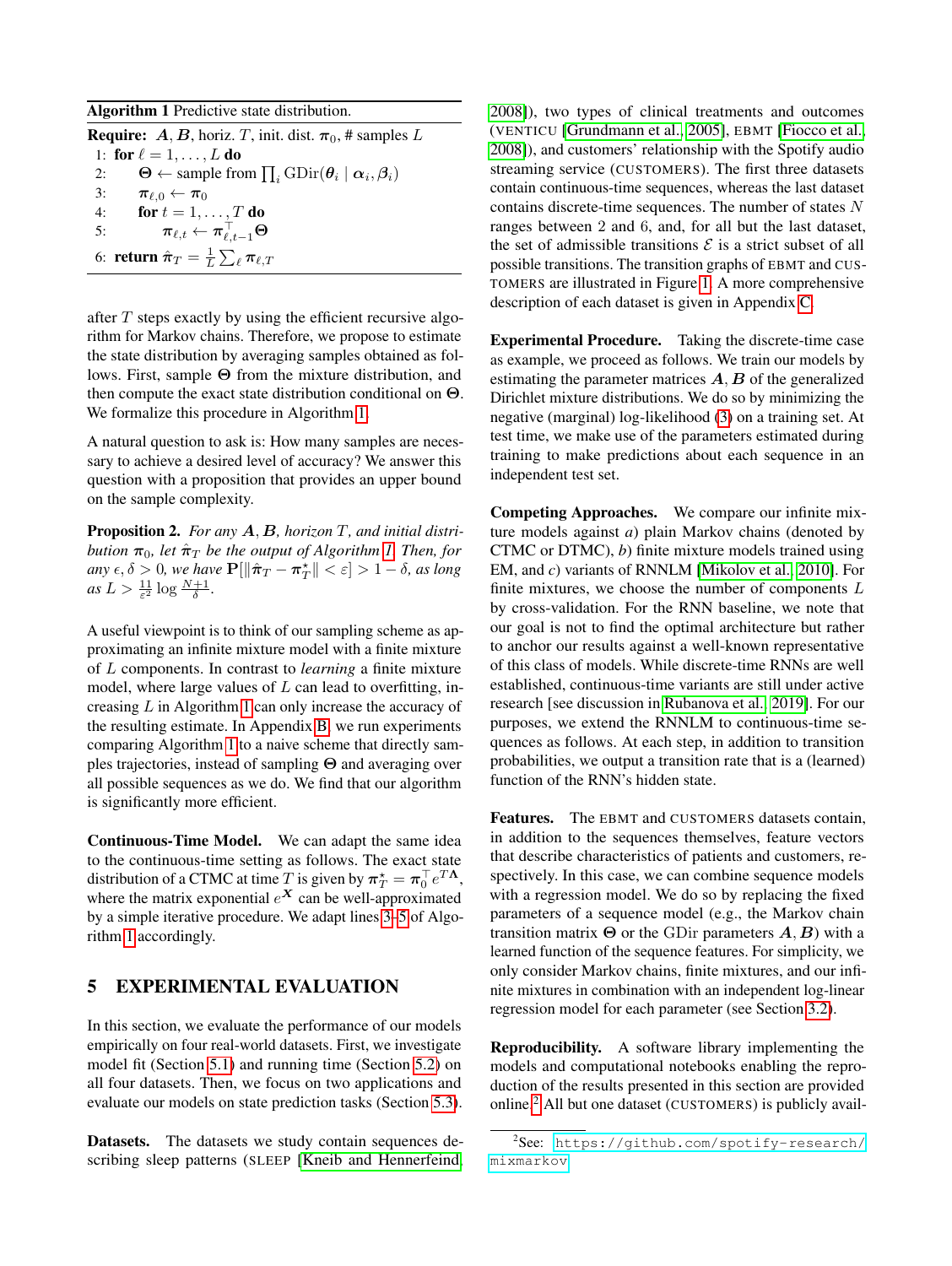<span id="page-6-2"></span>

Figure 2: Negative log-likelihood of test sequences under various models on six datasets (lower is better). The three left-most datasets contain continuous-time sequences, the right-most dataset contains discrete-time sequences.

able online. Links to the datasets and additional details on the experimental procedure are provided in Appendix [C.](#page-0-0)

### <span id="page-6-1"></span>5.1 MODEL FIT

We start by reporting the average negative log-likelihood of various models on held-out sequences using 10-fold crossvalidation. The NLL provides a consistent and meaningful goodness-of-fit measure for all datasets, irrespective of the application domain. It evaluates the models' ability to jointly predict the identity of the next state and the time until the transition occurs; a lower value corresponds to a better model.

We present results in Figure [2.](#page-6-2) Our models, highlighted in dark blue, outperform competing approaches on all datasets. Plain Markov chains perform poorly, suggesting that, in all the datasets that we consider, the entire past of a sequence is useful to predict its future (we will revisit this observation in Section [5.3\)](#page-7-0). At the other end of the expressivity spectrum, our results also suggest that RNNs underperform other methods in particular when the dataset is small (SLEEP), or when sequences are short but the timing of transitions is critical (VENTICU, EBMT). Well-tuned finite mixture models perform well, and in some cases they are close to matching the performance of our infinite mixture models (VENTICU).

#### 5.1.1 Visualizing Model Fit on CUSTOMERS

The CUSTOMERS dataset represents the trajectories of 144 510 users of the Spotify audio streaming service[3](#page-6-3) over  $N = 3$  states. Users can use the free version of the service (state 1), subscribe and get unrestricted access to all features (state 2), or stop using the service (state 3). A transition can occur between any pair of states (see Figure [1,](#page-2-2) right). Each sequence starts when the user registers to the service and ends after  $T = 20$  steps.

In Figure [3,](#page-6-4) we visualize the fit of a DTMC and a infinite mixture model. We represent the empirical fraction of pay-

<span id="page-6-4"></span>

Figure 3: Empirical distribution of users over states (blue, orange and green bars) and predicted distributions, as a function of time.

ing, free and inactive users over time by using blue, orange and green bars, respectively. We indicate the predictive state distribution obtained from the mixture model by using solid lines. Similarly, we use dotted lines to indicate the predictive state distribution obtained from the DTMC. We observe that the mixture model matches the empirical distribution significantly better than the  $DTMC<sup>4</sup>$  $DTMC<sup>4</sup>$  $DTMC<sup>4</sup>$  Notice how the number of active users (free and paid) decreases steeply after one time step, but then flattens out rapidly. This is a concrete example of the Lindy effect.

### <span id="page-6-0"></span>5.2 RUNNING TIME

Comparing the computational footprint of different models is challenging, as implementation choices can significantly impact results. However, given that Markov chains, finite mixtures and infinite mixtures share many building blocks, we believe that comparing the relative running time of inference in these three models provides insights that will generalize to implementations beyond ours. We use the running time of plain Markov chains as a baseline for each dataset. For finite mixtures of  $L$  components, assuming that

<span id="page-6-3"></span><sup>&</sup>lt;sup>3</sup>See: <https://spotify.com>.

<span id="page-6-5"></span> $4$ The finite mixture model is not represented in Figure [3,](#page-6-4) but its fit is also excellent, and almost indistinguishable from that of the infinite mixture model.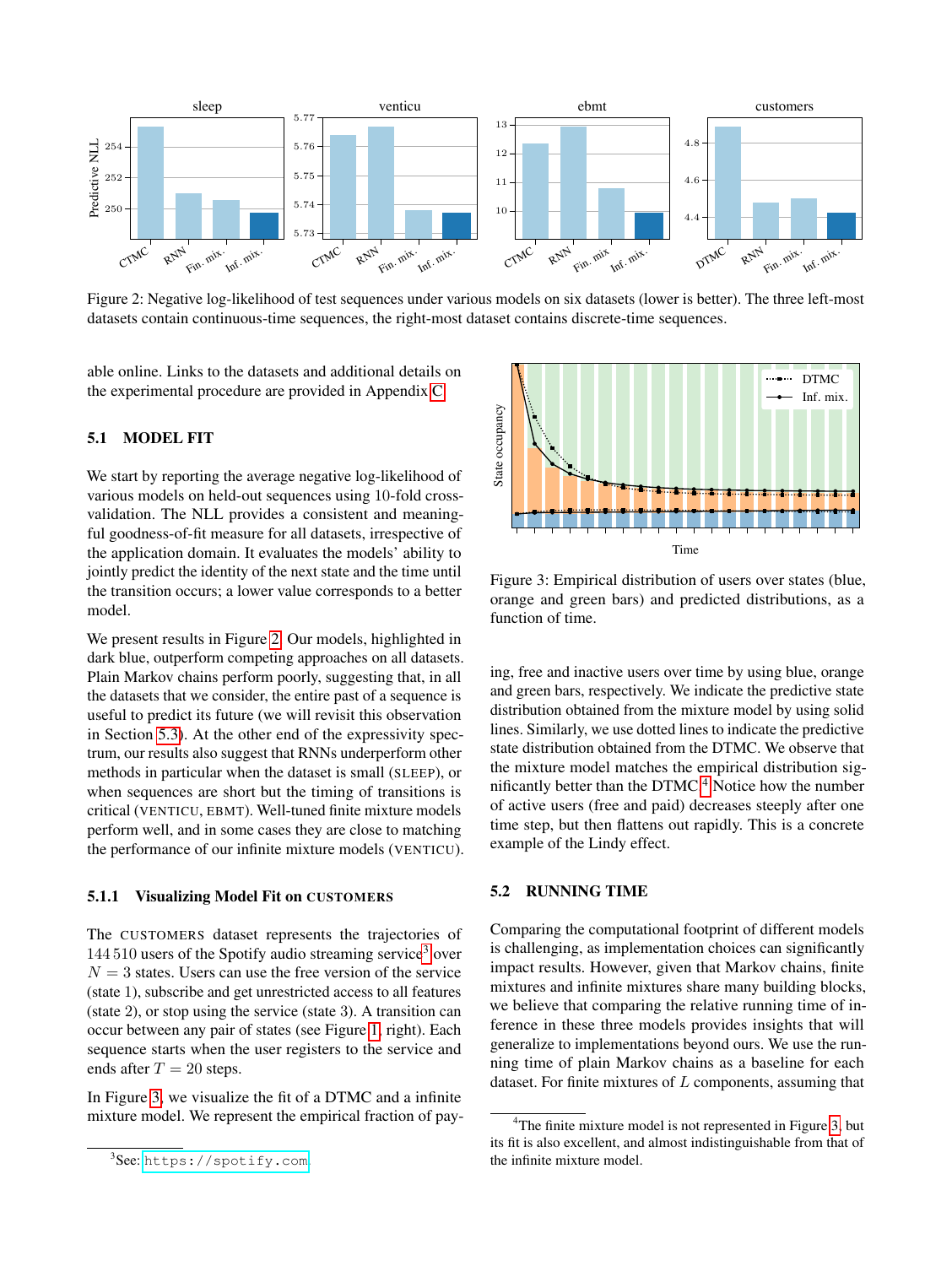<span id="page-7-1"></span>

Figure 4: Median and interquartile range for the running time of finite and infinite mixture models, normalized by the running time of a single Markov chain. The median normalized running time is 5.09 and 139.28, respectively.

EM converges in I iterations, parameter inference is dominated by  $L \cdot I$  calls to a Markov chain inference subroutine. For infinite mixture models, inference is similar to a Markov chain in that it consists of solving a single, well-behaved optimization problem that can be outsourced to off-the-shelf software.

Figure [4](#page-7-1) compares the running time of the two types of mixtures models, normalized by the running time of plain Markov chains and aggregated over all the datasets. We observe that training infinite mixture models takes approximately  $27 \times$  less time than training finite mixture models. Combined with the predictive edge observed in Figure [2,](#page-6-2) we believe that this makes our models a compelling alternative to finite mixtures.

### <span id="page-7-0"></span>5.3 PREDICTIVE TASKS

Next, we focus on the EBMT and CUSTOMERS datasets and consider two concrete state predictions tasks.

### 5.3.1 Outcomes in Bone Marrow Transplantations

The EBMT dataset describes patients undergoing bone marrow transplantation, a standard treatment for acute leukemia. The dataset contains trajectories tracking clinical outcomes from the moment the transplantation occurs and spanning up to 18 years. At any time, patients are in one of  $N = 6$  states describing the occurrence of adverse events, remission, full recovery, relapse and death. Most patients only go through two or three state transitions. In addition to the trajectory itself, patients are also described by a feature vector encoding demographic and treatment information. The transition graph is depicted in Figure [1](#page-2-2) (left), and more details on the data can be found in [Fiocco et al.](#page-8-19) [\[2008\]](#page-8-19).

We restrict our attention to patients followed over at least 5 years and consider the following task. Given the trajectory of the patient up to day 60, predict the patient's state on day 1800. Being able to accurately estimate the probability of various future outcomes in a personalized way, by using features and recent history, could help identify and follow

<span id="page-7-3"></span>

Figure 5: Predictive performance on two state prediction tasks. Predictions are made without and with information about sequences' past (in light and dark green, respectively).

at-risk patients. We train three different models<sup>[5](#page-7-2)</sup> in combination with log-linear regression models and compute the predictive state distribution after  $T = 1800$  days on held-out sequences. For each model, the predictive state distribution is computed in two different ways: by using the state on day 60 only, and by using the entire trajectory up to day 60.

We evaluate the prediction by measuring the log-loss given the prediction and the true observed state at the end of the five-year horizon, and we present the results in Figure [5](#page-7-3) (left). We observe that using information about the past results in better predictions for models that can take advantage of it, again demonstrating that the Markov assumption is too restrictive. In addition, we observe that the infinite mixture model provides the most accurate predictive state distribution.

#### 5.3.2 Modeling Customer Relationships

We set up a similar task on the CUSTOMERS dataset. Given the first 3 time steps of the sequence, we seek to predict the state at step  $T = 20$ . This task is a multistate extension of the popular problem of estimating customer retention [\[Fader and Hardie, 2007,](#page-8-16) [Hubbard et al., 2021\]](#page-8-10). Prior work on modeling complex customer relationships has relied on Markov chains [\[Pfeifer and Carraway, 2000,](#page-9-1) [Schwartz et al.,](#page-9-18) [2011\]](#page-9-18).

Similarly to the clinical application, we train different sequence models in combination with log-linear regression models, and we compute the predictive state distribution  $\pi_T$  on held-out sequences. For each model, we make two predictions: the first one only takes the last observed state  $s<sub>3</sub>$  into account, whereas the second takes the entire past  $(s_1, s_2, s_3)$  into account. The results are presented in Figure [5](#page-7-3) (right). Our findings mirror those obtained on the EBMT datasets. Making use of a sequence's past, even if it only consists of three steps, significantly improves the

<span id="page-7-2"></span> $5$ We also experimented with an RNN, but sampling continuoustime trajectories proved difficult and led to poor results.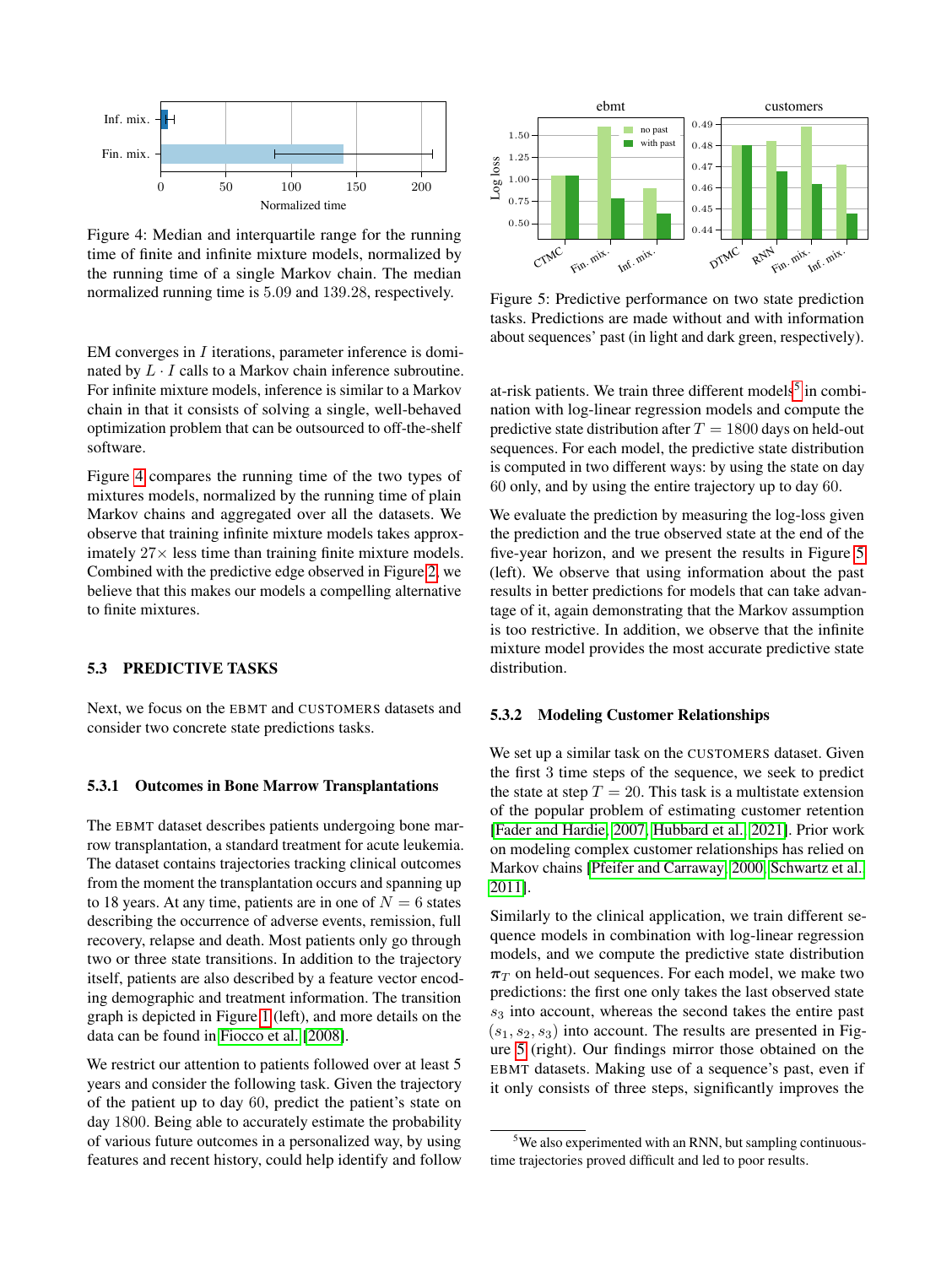prediction for all models, and our infinite mixture models outperform competing methods on this task.

# 6 CONCLUSION

We have introduced a new family of models for discrete-time and continuous-time sequences based on infinite mixtures of Markov chains. The models build on principled statistical foundations and extend well-known parametric survival distributions. Our approach retains most of the statistical and computational advantages of plain Markov chains, while enabling predictions whose accuracy matches or exceeds those of finite mixture models.

Our work so far has mostly focused on the prediction problem. In the future, we would like to investigate how our model could help understanding the *mechanisms* driving the sequences. For example, we would like to address questions such as: What is the impact of a given feature on the predicted state distribution? We have preliminary ideas relating our model combined with log-linear regression functions to a Cox proportional-hazards model [\[Klein and Moeschberger,](#page-9-11) [2003\]](#page-9-11), and we hope to explore this further.

### Acknowledgements

We thank Mounia Lalmas, Ksenia Konyushkova and anonymous reviewers for their constructive feedback and careful proofreading.

### Bibliography

- <span id="page-8-12"></span>O. O. Aalen and S. Johansen. An empirical transition matrix for non-homogeneous Markov chains based on censored observations. *Scandinavian Journal of Statistics*, 5(3): 141–150, 1978.
- <span id="page-8-11"></span>O. O. Aalen, Ø. Borgan, and H. K. Gjessing. *Survival and Event History Analysis: A Process Point of View*. Springer, 2008.
- <span id="page-8-14"></span>D. Barber. *Bayesian Reasoning and Machine Learning*. Cambridge University Press, 2012.
- <span id="page-8-9"></span>M. Beal, Z. Ghahramani, and C. Rasmussen. The infinite hidden Markov model. In *Advances in Neural Information Processing Systems 14*, Vancouver, BC, Canada, Dec. 2001.
- <span id="page-8-13"></span>I. Blumen, M. Kogan, and P. J. McCarthy. *The Industrial Mobility of Labor as a Probability Process*. Cornell University, 1955.
- <span id="page-8-3"></span>I. Cadez, D. Heckerman, C. Meek, P. Smyth, and S. White. Model-based clustering and visualization of navigation patterns on a web site. *Data Mining and Knowledge Discovery*, 7:399–424, 2003.
- <span id="page-8-17"></span>R. J. Connor and J. E. Mosimann. Concepts of independence for proportions with a generalization of the Dirichlet distribution. *Journal of the American Statistical Association*, 64(325):194–206, 1969.
- <span id="page-8-0"></span>R. J. Cook and J. F. Lawless. *Multistate Models for the Analysis of Life History Data*. CRC Press, 2018.
- <span id="page-8-7"></span>A. P. Dempster, N. M. Laird, and D. B. Rubin. Maximum likelihood from incomplete data via the EM algorithm. *Journal of the Royal Statistical Society: Series B (Methodological)*, 39(1):1–22, 1977.
- <span id="page-8-15"></span>P. S. Fader and B. G. Hardie. Probability models for customer-base analysis. *Journal of Interactive Marketing*, 23(1):61–69, 2009.
- <span id="page-8-16"></span>P. S. Fader and B. G. S. Hardie. How to project customer retention. *Journal of Interactive Marketing*, 21(1):76–90, 2007.
- <span id="page-8-19"></span>M. Fiocco, H. Putter, and H. C. van Houwelingen. Reducedrank proportional hazards regression and simulationbased prediction for multi-state models. *Statistics in Medicine*, 27(21):4340–4358, 2008.
- <span id="page-8-2"></span>H. Frydman. Maximum likelihood estimation in the moverstayer model. *Journal of the American Statistical Association*, 79(387):632–638, 1984.
- <span id="page-8-5"></span>H. Frydman. Estimation in the mixture of Markov chains moving with different speeds. *Journal of the American Statistical Association*, 100(471):1046–1053, 2005.
- <span id="page-8-4"></span>M. Girolami and A. Kabán. Simplicial mixtures of Markov chains: Distributed modelling of dynamic user profiles. In *Advances in Neural Information Processing Systems 16*, Vancouver, BC, Canada, Dec. 2003.
- <span id="page-8-1"></span>A. Goldman. Lindy's law. *The New Republic*, 13, 1964.
- <span id="page-8-18"></span>H. Grundmann, S. Bärwolff, A. Tami, M. Behnke, F. Schwab, C. Geffers, E. Halle, U. B. Göbel, R. Schiller, D. Jonas, et al. How many infections are caused by patient-to-patient transmission in intensive care units? *Critical Care Medicine*, 33(5):946–951, 2005.
- <span id="page-8-6"></span>R. Gupta, R. Kumar, and S. Vassilvitskii. On mixtures of Markov chains. In *Advances in Neural Information Processing Systems 29*, Barcelona, Spain, Dec. 2016.
- <span id="page-8-8"></span>J. J. Heckman and R. J. Willis. A beta-logistic model for the analysis of sequential labor force participation by married women. *Journal of Political Economy*, 85(1): 27–58, 1977.
- <span id="page-8-10"></span>D. Hubbard, B. Rostykus, Y. Raimond, and T. Jebara. Beta survival models. In *Proceedings of AAAI Spring Symposium on Survival Prediction 2021*, virtual event, Mar. 2021.